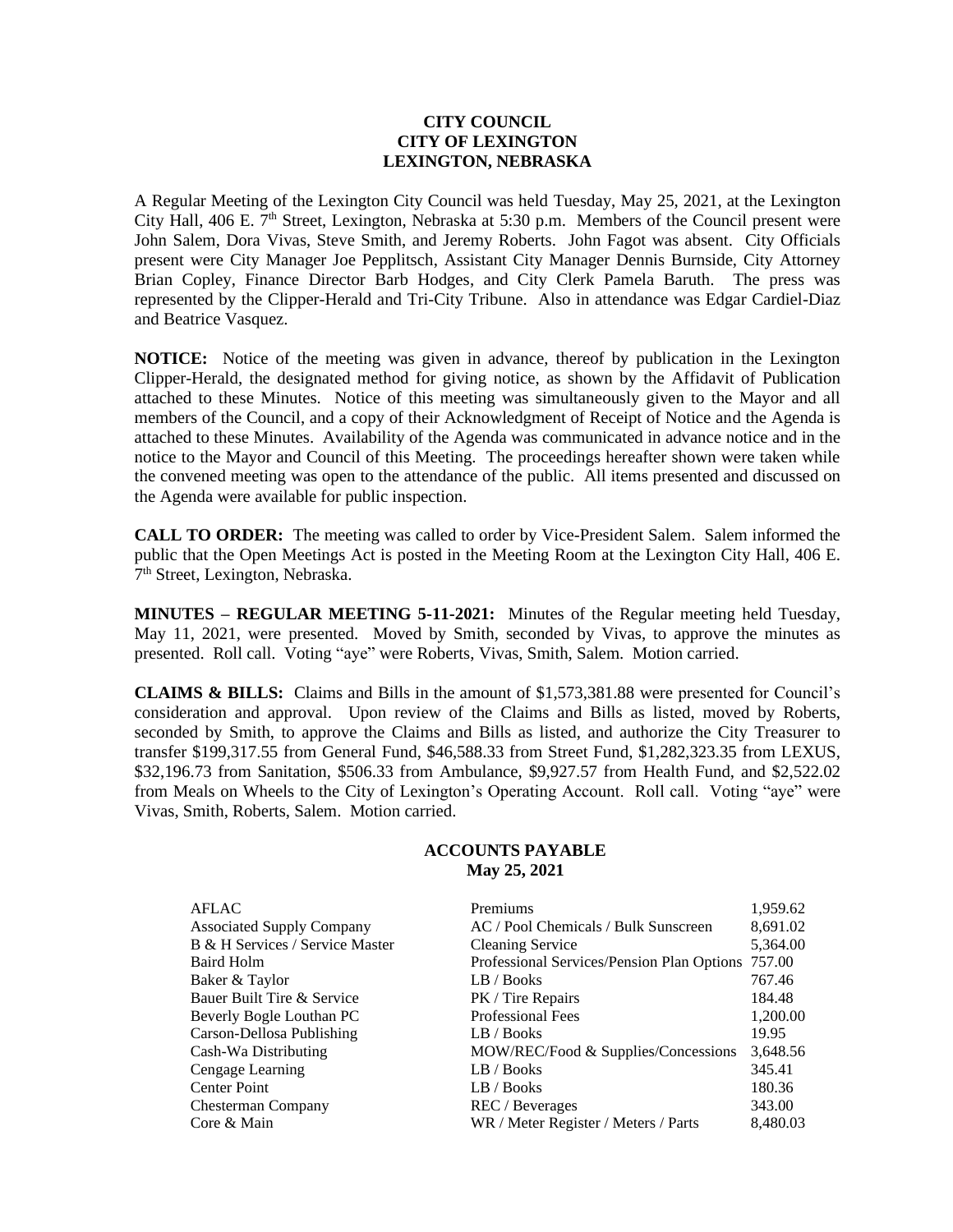| <b>Country Partners Coop</b>                                                 | REC / Propane                             | 29.90      |
|------------------------------------------------------------------------------|-------------------------------------------|------------|
| Davis Energy                                                                 | FD/PK/WWTP/Fuel/Oil/Exhaust Fluid         | 269.82     |
| Davis, Tim                                                                   | <b>Electric Rebate</b>                    | 1,775.00   |
| Eakes                                                                        | EL / LB / Printer Repair / Copier Expense | 2,510.87   |
| Electrical Engineering & Equipment                                           | LB / PK / Parts / LED Lights              | 170.83     |
| Fagot Refrigeration & Electric                                               | LB / ST / WWTP / Repairs                  | 1,861.74   |
| Fastenal                                                                     | ST / Supplies                             | 15.07      |
| <b>Follett School Solutions</b>                                              | LB / Office Supplies                      | 544.45     |
| Gomez, Jose                                                                  | <b>Electric Rebate</b>                    | 725.00     |
| Hagerman, Jay C / QA Balance Services                                        | WWTP / Equipment Calibration              | 125.00     |
| Hawkins                                                                      | AC / Pool Chemicals                       | 1,223.77   |
| <b>Health Claims</b>                                                         | Claims                                    | 5,284.24   |
| <b>Hiland Dairy Foods</b>                                                    | MOW / Dairy Products                      | 188.62     |
| Holbein, Dahlas                                                              | AMB/FD/Truck Maint/Fueling/Cleaning       | 1,500.00   |
| Holmes Plbg & Htg Supply                                                     | WR / SW / Parts / Supplies                | 496.15     |
| Homeier Ventures / Bob's True Value                                          | PK / REC / Supplies                       | 323.21     |
| Hueftle, Shannon                                                             | PK / Window Repair / Reimbursement        | 199.75     |
| Hydro Optimization&Automation Solutions WR / WWTP / Parts / Repairs / Well 7 |                                           | 23,962.86  |
| <b>IGS ORIX Solar I</b>                                                      | <b>Solar Power Purchase</b>               | 45,760.00  |
| <b>Ingram Library Services</b>                                               | LB / Books                                | 121.97     |
| <b>Integrated Security Solutions</b>                                         | GGC / Fire Extinguisher Inspections       | 72.00      |
| International City Management Assn/ICMA Membership Renewal / Burnside, D.    |                                           | 739.46     |
| Juarez Navas, Julie                                                          | <b>Electric Rebate</b>                    | 1,250.00   |
| Lentz, Timothy                                                               | Mileage                                   | 106.96     |
| Lex Public Schools/HS Welding Activity                                       | PK / Welding Services / Trash Can Covers  | 800.00     |
| Lexington Regional Health Center                                             | <b>Electric Rebate</b>                    | 1,052.00   |
| Lexington City Payroll Account:                                              |                                           |            |
| Payroll                                                                      | Wages                                     | 162,388.98 |
| Social Security                                                              | Employer Portion / FICA Med               | 12,143.01  |
| Union Bank & Trust                                                           | <b>Employer Portion / Pension</b>         | 4,883.01   |
| Union Bank & Trust                                                           | Police Pension                            | 3,200.04   |
| <b>ICMA</b>                                                                  | <b>City Manager Pension</b>               | 951.23     |
| <b>LEXUS</b>                                                                 | Utilities                                 | 44,664.69  |
| Matt Friend Truck Equipment                                                  | ST / LED Flashers                         | 176.68     |
| Mead Lumber                                                                  | AC / DS / Supplies                        | 39.72      |
| Meritain Health                                                              | <b>Health Premium</b>                     | 39,967.36  |
| MicroMarketing                                                               | LB / Books                                | 184.97     |
| Nebraska Public Power District                                               | O & M                                     | 161,872.80 |
|                                                                              | Power Purchase                            | 834,503.32 |
| Nebraskalink Holdings                                                        | <b>Internet Service</b>                   | 15.00      |
| <b>Oliver Consulting Services</b>                                            | LB / Remote Tech Support / Backup         | 227.50     |
| Phillips, Jim                                                                | WR / SW / Concrete Work / Repairs         | 5,118.00   |
| Plasticards / Rainbow Printing                                               | $LB /$ Supplies                           | 775.00     |
| Plum Creek Medical Group                                                     | WWTP / Inoculations                       | 206.00     |
| Principal                                                                    | Dental Premium                            | 3,614.01   |
| <b>Rasmussen Mechanical Services</b>                                         | LB / Preventative Maintenance             | 1,290.25   |
| <b>RuralMed Resources</b>                                                    | GGC / Grant / Foot Clinic                 | 5.00       |
| Santoyo, Rafael                                                              | <b>Electric Rebate</b>                    | 850.00     |
| Smith, Jason                                                                 | <b>Electric Rebate</b>                    | 1,650.00   |
| <b>Standard Insurance Company</b>                                            | Life Insurance Premiums                   | 1,046.15   |
| <b>Statewide Collections</b>                                                 | EL / Collection Fees                      | 472.99     |
| U Save Pharmacy / Business Equipment                                         | EL / GGC / ST / Office Supplies           | 271.73     |
| <b>US</b> Foods                                                              | MOW / Food & Supplies                     | 419.18     |
| VSP / Vision Service Plan                                                    | Vision Premium                            | 1,105.82   |
| Adamson, Tom                                                                 | LB / Books                                | 8.00       |
| Bank of America:                                                             |                                           |            |
| Amazon                                                                       | EL / FD / ND / PD / Parts / Supplies      | 661.78     |
|                                                                              |                                           |            |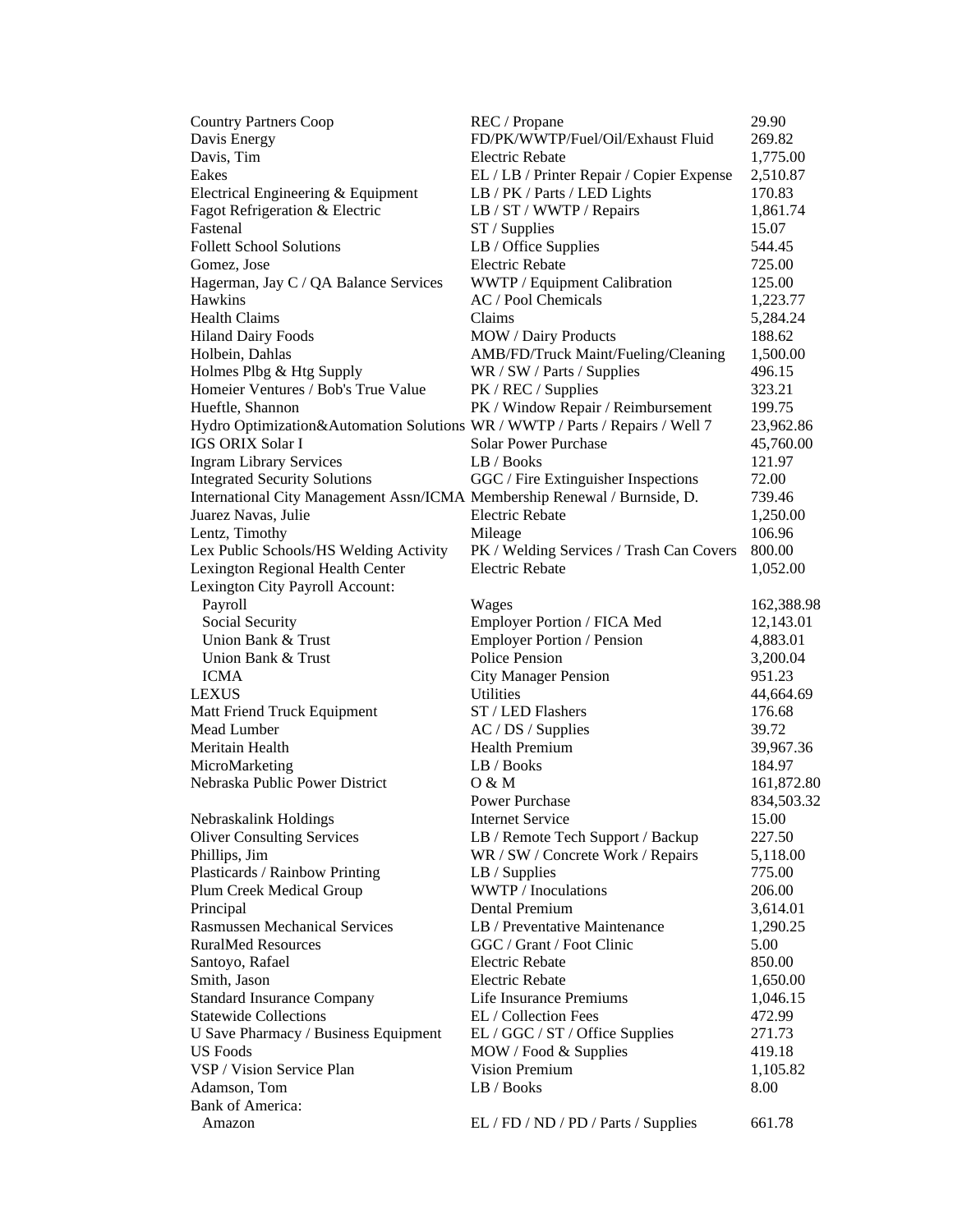| American Payroll Association                                                | CT / Membership / Allen, M          | 297.00       |
|-----------------------------------------------------------------------------|-------------------------------------|--------------|
| Casey's                                                                     | CC / Meeting Meal                   | 24.73        |
| Ditch Witch                                                                 | ST / Parts                          | 237.30       |
| Logmein                                                                     | CT / Software                       | 374.49       |
| Time Value                                                                  | EL / Software                       | 35.00        |
| <b>United States Postal Service</b>                                         | CM / WR / Postage                   | 410.65       |
| <b>Water Environment Federation</b>                                         | WWTP / Membership / Glaze, D        | 148.00       |
| <b>Barco Municipal Products</b>                                             | ST / Signs                          | 546.64       |
| <b>Bound Tree</b>                                                           | AMB / Medical Supplies              | 93.90        |
| City of Lexington                                                           | <b>Utility Franchise Fees</b>       | 82,830.10    |
| Cengage Learning                                                            | LB / Books                          | 60.72        |
| Complete Underground                                                        | <b>Electric System Extension</b>    | 24,221.60    |
| Dan's Sanitation                                                            | <b>Sanitation Fees</b>              | 32,196.73    |
| Davis Energy                                                                | FD / ST / Fuel / Fuel Purchase      | 5,231.60     |
| Eakes                                                                       | LB / Supplies                       | 80.80        |
| Fastenal                                                                    | CEM / ST / SW / Supplies            | 359.16       |
| <b>Health Claims</b>                                                        | Claims                              | 2,496.50     |
| <b>Ingram Library Services</b>                                              | LB/Books                            | 70.79        |
| International City Management Assn/ICMA Membership Renewal / Pepplitsch, J. |                                     | 1,132.08     |
| Kohl, Patrick J/Kohl Welding & Machining ST / Equipment Welding             |                                     | 33.11        |
| <b>Lincoln Winwater Works</b>                                               | WR / Meter Parts                    | 282.38       |
| Matt Friend Truck Equipment                                                 | ST / Equipment Parts                | 312.80       |
| Mead Lumber                                                                 | PK / Supplies                       | 28.74        |
| Micromarketing                                                              | LB / Books                          | 38.99        |
| Miller & Associates                                                         | <b>Professional Services</b>        | 942.50       |
| Nebraska State Treasurer                                                    | <b>Unclaimed Property</b>           | 1,062.50     |
| Platte Valley Auto                                                          | PD / Vehicle Repair                 | 458.69       |
| Rose Equipment                                                              | ST / Street Sweeper Repairs / Parts | 8,686.86     |
| S & W Auto Parts                                                            | PK / Supplies                       | 4.29         |
| State of NE / DHHS / Public Health Lab                                      | WR / Testing                        | 2,858.00     |
| <b>TASC</b>                                                                 | <b>Administration Fees</b>          | 187.21       |
| <b>TO Haas</b>                                                              | CEM / Tire Repairs                  | 31.45        |
| Verizon Wireless                                                            | Cellular / Jetpack Service          | 370.57       |
| <b>Village Cleaners</b>                                                     | GGC / Janitorial Supplies           | 58.12        |
| <b>Wesco Distribution</b>                                                   | SW / Supplies                       | 155.10       |
| YMCA of the Prairie                                                         | <b>Fitness Memberships</b>          | 1,261.00     |
|                                                                             | <b>TOTAL CLAIMS:</b>                | 1,573,381.88 |

**FINANCIAL REPORT:** Moved by Vivas, seconded by Roberts, to accept the financial report for April 2021. Roll call. Voting "aye" were Smith, Roberts, Vivas, Salem. Motion carried.

**PILOT:** Derek Haines, Lexington Housing Authority Director, requested a waiver of the Payment in Lieu of Taxes agreement with the City of Lexington for Fiscal Year 2021. Following discussion, moved by Roberts, seconded by Smith, to approve a waiver of the PILOT agreement as requested. Roll call. Voting "aye" were Vivas, Smith, Roberts, Salem. Motion carried.

**RESOLUTION:** Resolution No. 2021-13 was presented for Council consideration. Moved by Smith, seconded by Vivas, to approve Resolution No. 2021-13 as presented. Roll call. Voting "aye" were Roberts, Vivas, Smith, Salem. Motion carried.

#### **RESOLUTION NO. 2021 - 13**

WHEREAS, the City has by Ordinance No. 2434 approved the sale of the following described real estate owned by the City of Lexington, to-wit: